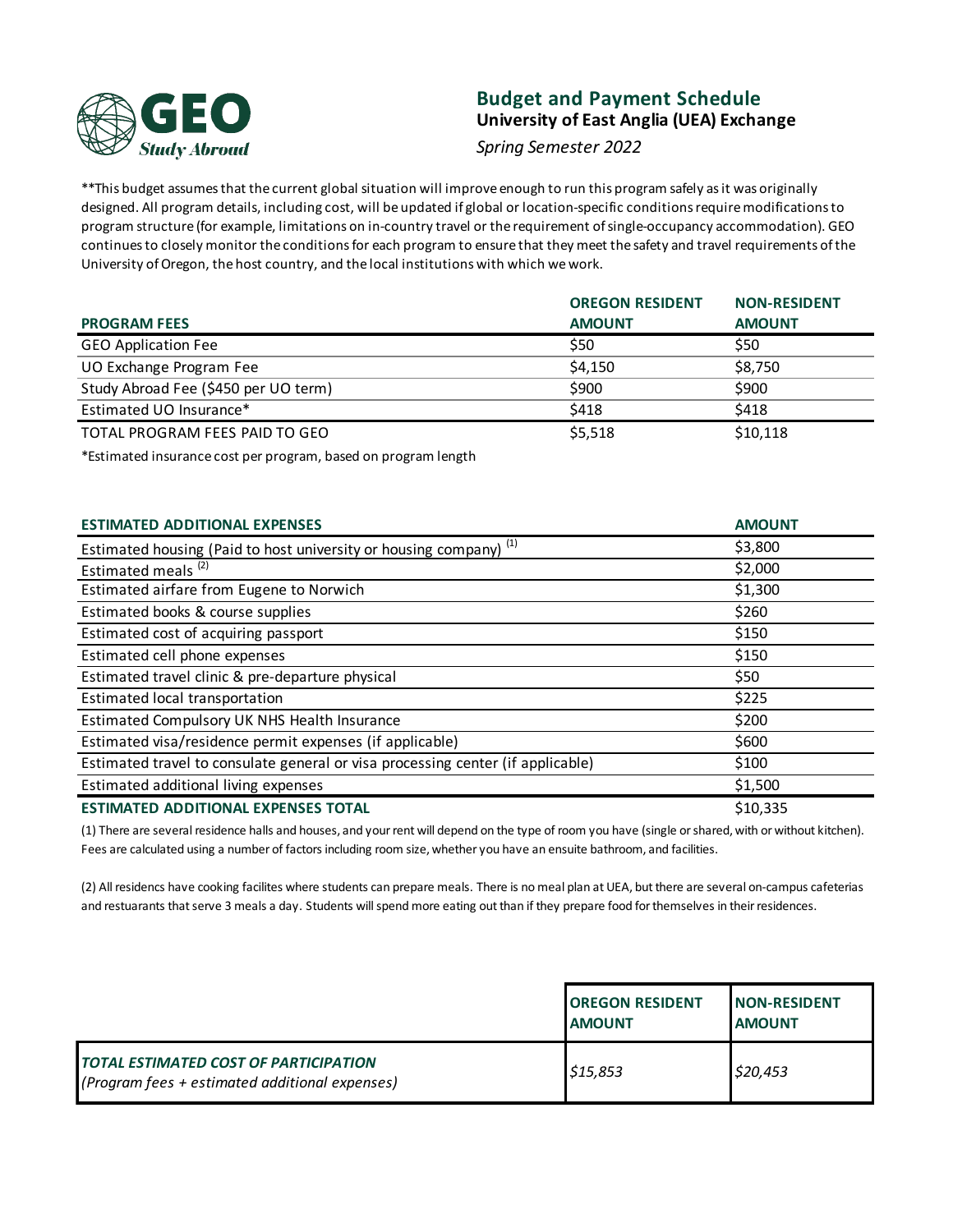## **PAYMENT SCHEDULE** (What is due when?) *Please see payment schedule and cancellation policy below.*

**UO students:** GEO will charge all program fees to your UO Student Billing Account.

#### **Billing and Payment Schedule for UO Students**

| When you apply                     | An application fee of \$50 is due at the time of application; applications will not be<br>considered until the application fee is received. Once paid, the application fee is non-<br>refundable under any circumstances.                                                                                                                                                                                                                                                                                                                                                                                                                                                                                                                                                                                                                                                             |
|------------------------------------|---------------------------------------------------------------------------------------------------------------------------------------------------------------------------------------------------------------------------------------------------------------------------------------------------------------------------------------------------------------------------------------------------------------------------------------------------------------------------------------------------------------------------------------------------------------------------------------------------------------------------------------------------------------------------------------------------------------------------------------------------------------------------------------------------------------------------------------------------------------------------------------|
| When you are offered<br>acceptance | A non-refundable program deposit of \$500 is due within one week of acceptance or<br>nomination offer to confirm your space on the program. The program deposit is not an<br>additional fee but is part of the total GEO program fee.<br>Once a student has authorized GEO to charge the deposit to their UO student account, or<br>has submitted the deposit directly to GEO, the program deposit is non-refundable except<br>in cases where a student is denied acceptance to the program for which he or she has<br>applied. If the required application materials are not completed by the deadline, the<br>application will be considered abandoned and cancelled by GEO. In such cases, the<br>deposit will not be refunded. Students who fail to pay the program deposit by the first<br>cancellation/deferral date listed below will have their program application canceled. |
| $4 - 7$ weeks before you<br>depart | GEO will bill your UO Student Billing Account for the remainder of your program fee. This<br>amount will be due according to standard UO Payment and Due Dates. For programs that<br>take place over multiple terms, GEO will bill you a percentage of your fee over each term.<br>For more information about UO Payment and Due Dates, see this link:<br>https://ba.uoregon.edu/content/payments.                                                                                                                                                                                                                                                                                                                                                                                                                                                                                    |

Note: You will pay your housing costs according to the payment schedule of the host university or housing company. These costs may be due up to several months before the start of your program.

https://geo.uoregon.edu/scholarships We encourage you to visit https://geo.uoregon.edu/scholarships to learn about scholarship and funding opportunities. Speak with a financial aid counselor regarding your current financial aid package.

### **CANCELLATION AND REFUND POLICY INFORMATION:**

*Important:* The GEO Cancellation and Deferral Policy is effective from the time a student agrees to pay their nonrefundable deposit or electronically signs the program commitment form, regardless of application or acceptance status. It is essential to read this policy before a potential cancellation or deferral takes place, in order to understand the ramifications.